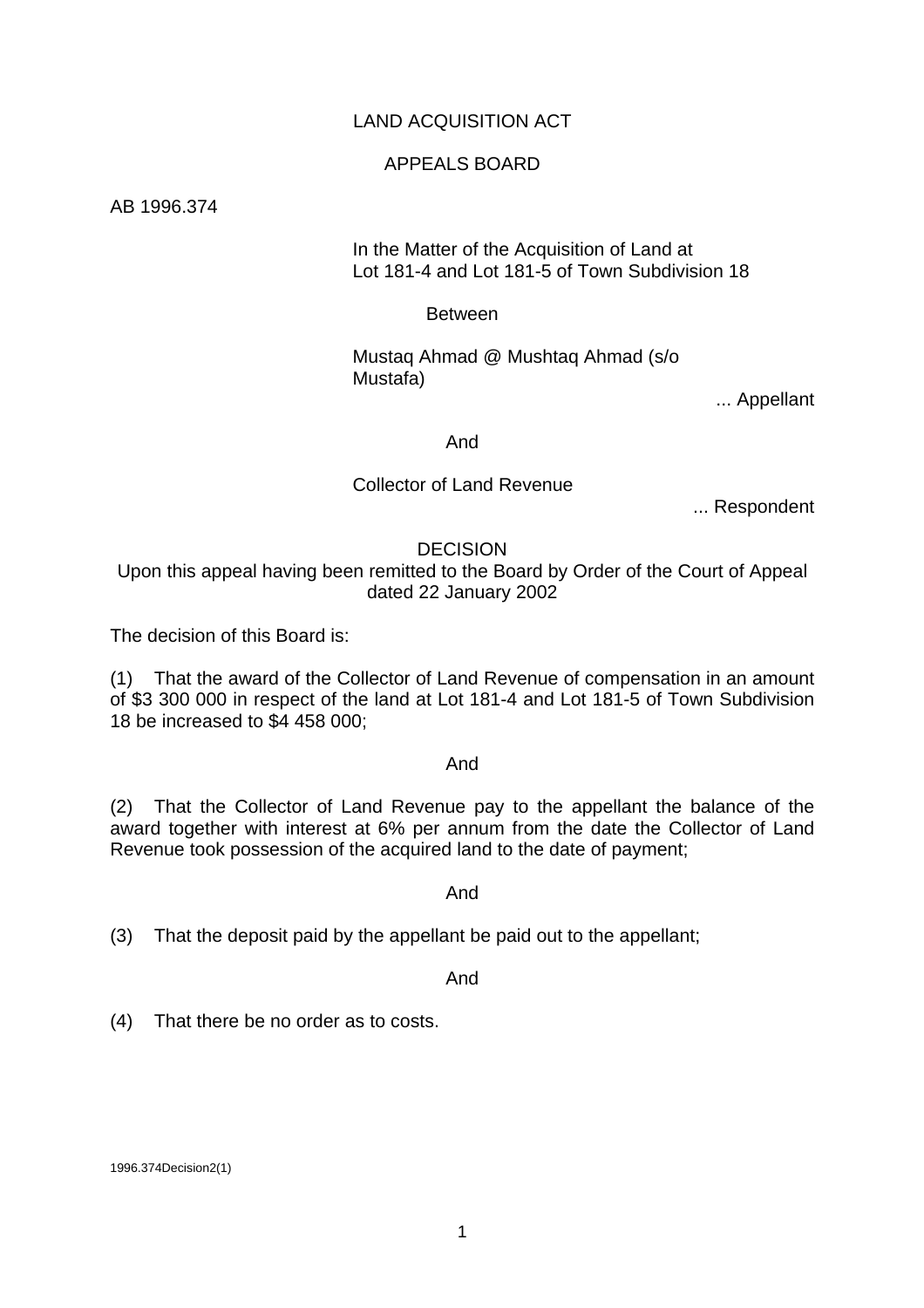# BRIEF STATEMENT OF REASONS

The reasons for the Decision/Order are:

# *Order of the Court of Appeal dated 22 January 2002*

(1) By Decision dated 16 July 2001 ("Decision No 1") this Board determined that the amount of compensation to be awarded for the acquired land was \$5 640 000 and decided that the award of the Collector of Land Revenue of compensation in an amount of \$3 300 000 be increased accordingly.

(2) The Collector appealed to the Court of Appeal and the Court of Appeal by its Order dated 22 January 2002 ordered:

That ...

2 The case be remitted to the Appeals Board to make an award based on the Written Permission to achieve certainty ....

This Board has since heard further submissions from counsel.

## *Acquired Land*

(3) The appellant before this Board ("landowner") obtained written permission for development of the site of the acquired land for a "3 storey and an attic residential building with a restaurant at the 1st storey (Total: 1 flat & 1 maisonette)" ("original development proposal"). The total GFA was calculated to be 966.43sm on a site area of 475.1sm for an achieved GPR of about 2.03. Construction works commenced but were suspended prior to completion pending an application by the landowner to amend the original development proposal. At the acquisition date the acquired land comprised land with a partially completed building on it.

## *Market Value*

(4) It was common ground that the market value as at 1 January 1995 was the lowest for the purpose of s 33(1)(a) and in their valuation the valuers for both the Collector and the landowner adopted the summation approach. This approach assumes that the price the acquired land was likely to fetch may be estimated by adding land value, as if vacant, to the replacement cost of the improvements after deducting depreciation. In the circumstances of this appeal this Board accepts the approach as appropriate and by Decision No 1 this Board found:

(b) that the value of the land (without improvements) was \$4 500 000 and the value of the improvements was \$1 140 000 and that as at 1 January 1995 the market value of the acquired land was \$5 640 000 ....

See para (48) of Decision No 1. This Board also found that the market value did not exceed the Master Plan use price determined in accordance with s 33(5)(e). In valuing the land the valuers for both the parties adopted the market comparison or inference from past transactions approach.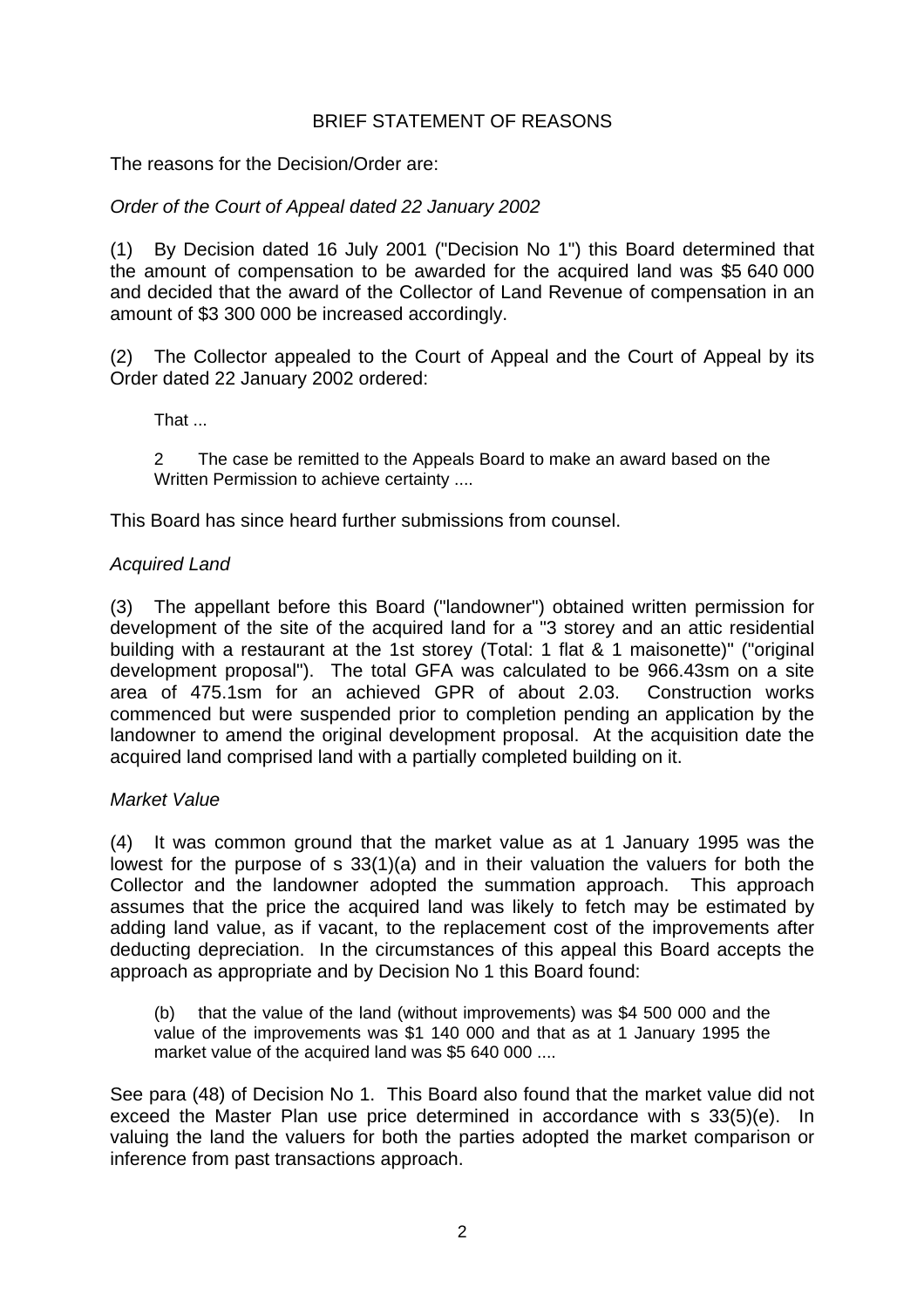(5) In Decision No 1 this Board also found that the probable use of the acquired land for the purpose of determining its market value was use for a restaurant on the 1st storey and a boarding house on the upper storeys in a building with 4 storeys and an attic as proposed in the landowner's application for an amendment to the original development proposal and for which provisional permission had been granted. See para (41) of Decision No 1. The value of the land (without improvements) and the value of the improvements were determined on the basis of the probable use found. In accordance with the order of the Court of Appeal these values will now be determined based on the written permission for the original development proposal.

## *Value of Land*

(6) For the value of the land (without improvements) Mrs Lydia Sng of Knight Frank Pte Ltd testifying for the appellant referred to the following sale transactions:

| Property                                         | Site Area<br><b>GPR</b> | Price (Net<br>(for Land Value) Contract Date |           |
|--------------------------------------------------|-------------------------|----------------------------------------------|-----------|
| 1 96 Owen Rd<br>Local Shopping                   | 108.0sm<br>24           | \$5 363/sm                                   | 23 Mar 95 |
| 2  126 Owen Rd<br><b>Local Shopping</b>          | 118.0sm<br>2.46         | \$4 134/sm                                   | 23 Feb 95 |
| 3 196 Race Course Rd<br>Residential              | 122.4sm<br>3.0          | \$4 357/sm                                   | 9 Nov 94  |
| 4 62/66 Rangoon Rd<br>Residential/Local Shopping | 322.1sm<br>2.83         | \$4 498/sm                                   | 25 Oct 95 |

"Local Shopping" and "Residential" are references to the Master Plan zones. "Price (Net for Land Value)" is the GPR rate derived from the contract price (after deducting the depreciated value of the buildings on the land), site area and the GPR achieved on development without development charge. The depreciated value of the buildings is derived from an assumed site cover of 65% to obtain the total GFA and a value of \$538/sm for the total GFA.

(7) Mrs Sng made adjustments for differences in size and GPR of the land and other features including time of transaction and location (all on the basis of the original development proposal for the acquired land) and if she were to leave out of account entirely the transaction relating to 62/66 Rangoon Rd she would have obtained an average adjusted GPR rate of \$4 682/sm. Applied to the site of the acquired land this will yield a value of about \$4 516 000.

(8) 62/66 Rangoon Rd was sold with the benefit of provisional permission for development for commercial use on the 1st storey and a boarding house on the upper storeys and on the evidence this was its probable (and intended) use. This use was substantially the same as the probable use that this Board found in respect of the acquired land but this Board has to make an award based on the written permission for the original development proposal and for this purpose 62/66 Rangoon Rd would not be a fair comparable.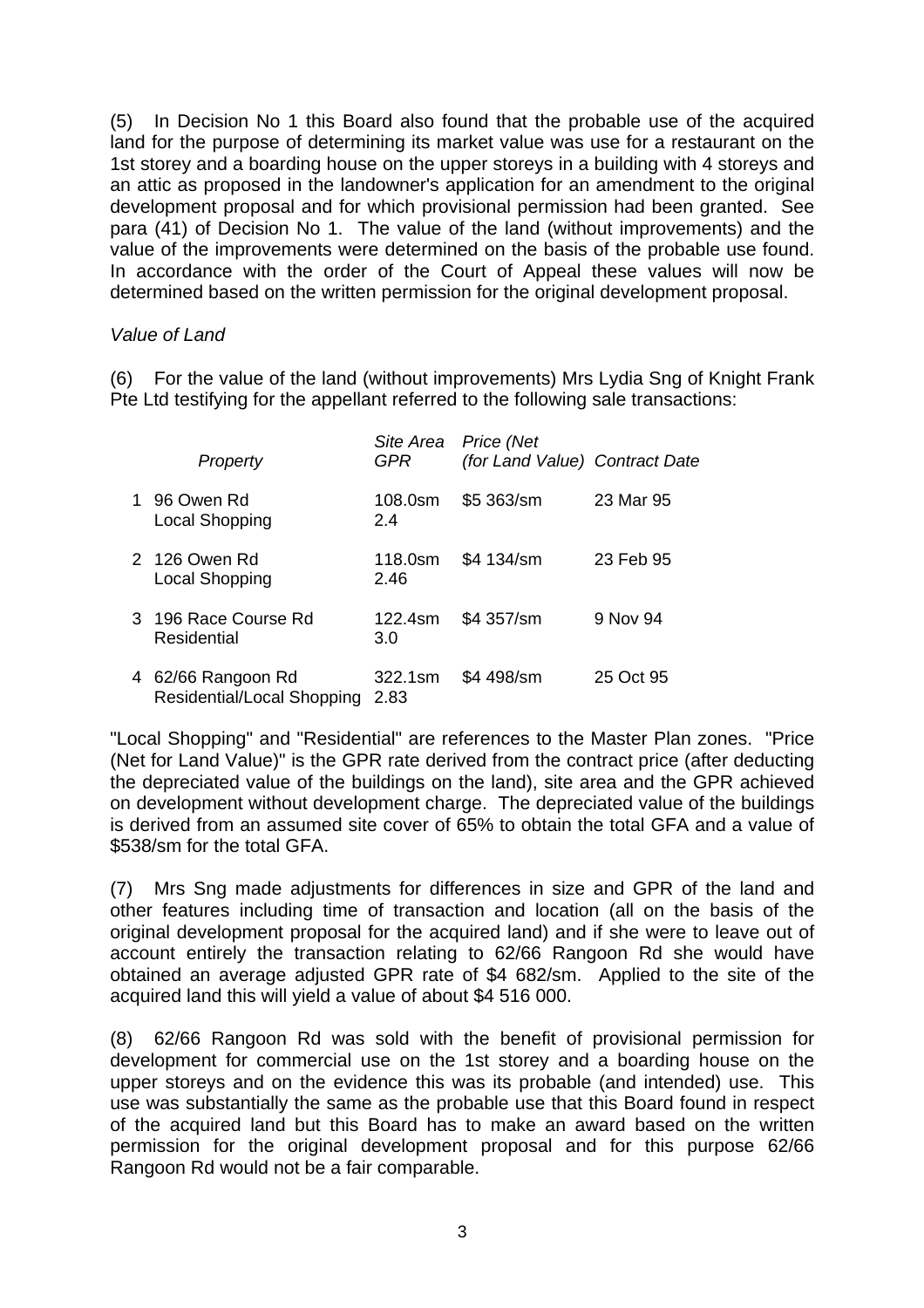(9) Other than 62/66 Rangoon Rd the properties were not "ripe for redevelopment" and were not purchased for redevelopment but for retention and continued use of the existing buildings for commercial purpose on the 1st storey and for residential purpose on the upper storeys. The plot sizes were relatively small. They ranged from 108sm to 122.4sm and the GFAs were 260sm, 290sm and 367.2sm. As comparables with the acquired land further adjustments down will have to be made for the differences in size and GPR.

(10) For the value of the land (without improvements) Ms Chua Beng Ee of Inland Revenue Authority of Singapore testifying for the Collector referred to the following sale transactions:

| Property                                 |         | Price<br>Site Area (GPR Rate) | <b>Contract Date</b> |
|------------------------------------------|---------|-------------------------------|----------------------|
| 1 132 Race Course Rd<br>Residential      | 223.1sm | \$2 326/sm                    | 6 May 96             |
| 2 138 Race Course Rd<br>Residential      | 216.6sm | \$2 396/sm                    | 6 May 96             |
| 3 437/447 Balestier Rd<br>Local Shopping | 608.4sm | \$1 768/sm                    | 11 Mar 94            |
| 4 - 120 Race Course Rd<br>Residential    | 236.3sm | \$2 196/sm                    | 19 Dec 95            |
| 5 122, 124 Race Course Rd<br>Residential | 453.2sm | \$2 577/sm                    | 13 Nov 95            |

"Residential" and "Local Shopping" are references to the Master Plan zone. 132 and 138 Race Course Road are on either side of 134 and 136 Race Course Road. They were bought by the owner of the intermediate properties. Ms Chua said that this was a special case and if anything it might have inflated the price. All the properties were redevelopment sites. Except for 437/447 Balestier Road all the properties are zoned "Residential With Commercial At 1st Storey Only" in the Development Guide Plan for Rochor.

(11) 132 Race Course Rd was sold subject to tenancy 14 months after the relevant date (1 January 1995) for the same price as 138 Race Course Rd by contract dated the same day. The properties were amalgamated with 134 and 136 Race Course Rd for a proposed development of a 6 storey building with shops on the 1st storey and 20 flats on the upper storeys. The total GFA for this development exceeded 3 000sm and the GPR was 3.49. 437/447 Balestier Rd was sold 9 months before the relevant date for a proposed development of a 6 storey building with a banking hall on the 1st storey, shops on the 2nd storey and flats on the upper storeys. 120 and 122/124 Race Course Rd were sold in December and November 1995 and amalgamated for development for 26% of the gross floor area for commercial use and 74% for residential use.